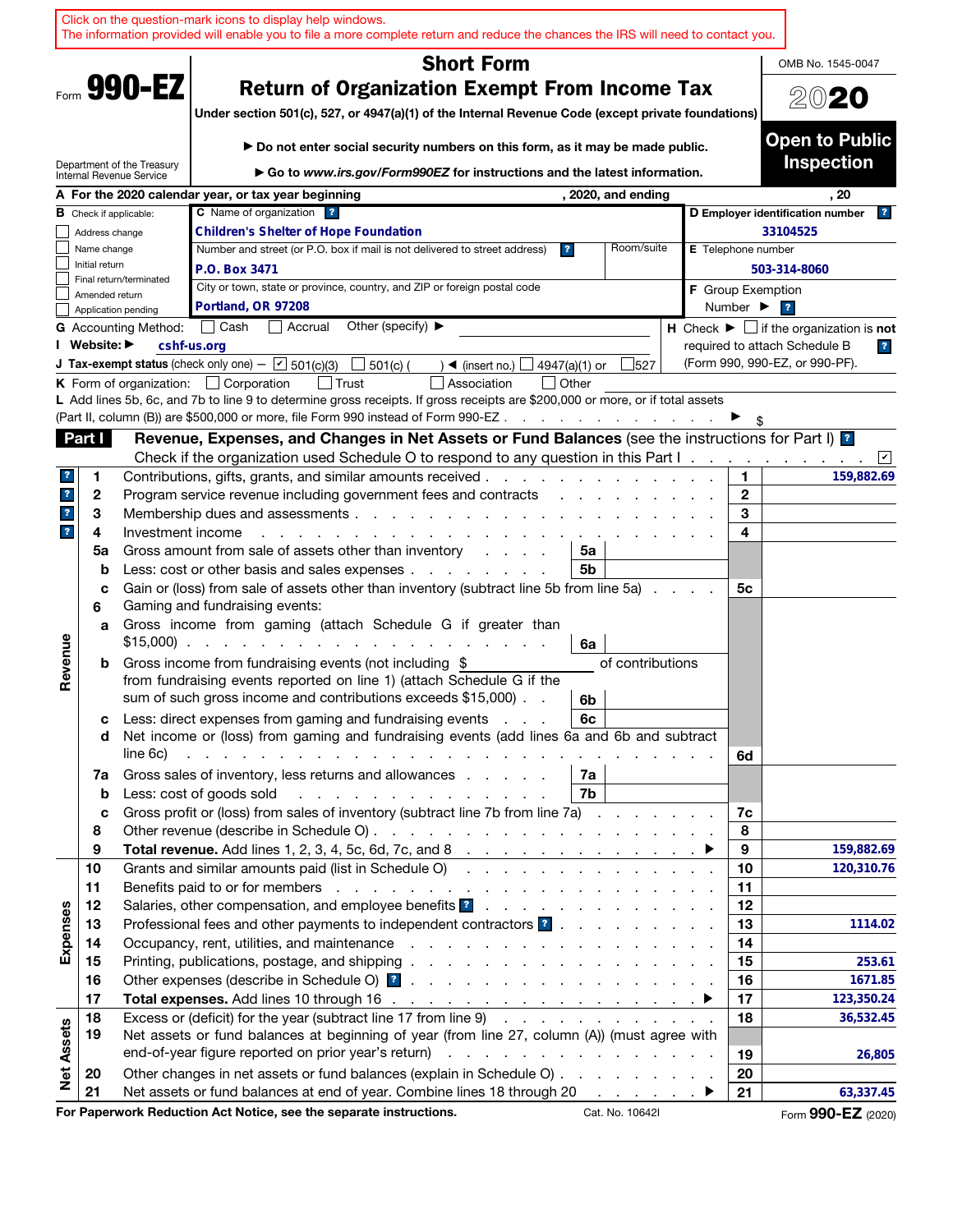|                         | Form 990-EZ (2020) |                                                                                                                                                                                                                      |                                                          |                                                     |                                                   |            | Page 2                                                     |
|-------------------------|--------------------|----------------------------------------------------------------------------------------------------------------------------------------------------------------------------------------------------------------------|----------------------------------------------------------|-----------------------------------------------------|---------------------------------------------------|------------|------------------------------------------------------------|
|                         | Part III           | <b>Balance Sheets</b> (see the instructions for Part II)                                                                                                                                                             |                                                          |                                                     |                                                   |            |                                                            |
|                         |                    | Check if the organization used Schedule O to respond to any question in this Part II                                                                                                                                 |                                                          |                                                     |                                                   |            |                                                            |
|                         |                    |                                                                                                                                                                                                                      |                                                          |                                                     | (A) Beginning of year                             |            | (B) End of year                                            |
| 22                      |                    | Cash, savings, and investments                                                                                                                                                                                       |                                                          |                                                     | 26,805 22                                         |            | 63,337.45                                                  |
| 23                      |                    | Land and buildings. $\ldots$ $\ldots$ $\ldots$ $\ldots$ $\ldots$                                                                                                                                                     |                                                          |                                                     |                                                   | 23         |                                                            |
| 24                      |                    | Other assets (describe in Schedule O)                                                                                                                                                                                |                                                          |                                                     |                                                   | 24         |                                                            |
| 25                      |                    | Total assets                                                                                                                                                                                                         |                                                          |                                                     | 26,805 25                                         |            | 63,337.45                                                  |
| 26                      |                    | <b>Total liabilities</b> (describe in Schedule O)                                                                                                                                                                    |                                                          |                                                     |                                                   | 26         |                                                            |
| 27                      |                    | Net assets or fund balances (line 27 of column (B) must agree with line 21)                                                                                                                                          |                                                          |                                                     | 26,805 27                                         |            | 63,337.45                                                  |
|                         | Part III           | Statement of Program Service Accomplishments (see the instructions for Part III)                                                                                                                                     |                                                          |                                                     |                                                   |            |                                                            |
|                         |                    | Check if the organization used Schedule O to respond to any question in this Part III                                                                                                                                |                                                          |                                                     |                                                   |            | <b>Expenses</b>                                            |
|                         |                    | What is the organization's primary exempt purpose?                                                                                                                                                                   | support children and families in Puerto Vallarta, Mexico |                                                     |                                                   |            | (Required for section                                      |
|                         |                    |                                                                                                                                                                                                                      |                                                          |                                                     |                                                   |            | $501(c)(3)$ and $501(c)(4)$<br>organizations; optional for |
|                         |                    | Describe the organization's program service accomplishments for each of its three largest program services,<br>as measured by expenses. In a clear and concise manner, describe the services provided, the number of |                                                          |                                                     |                                                   | others.)   |                                                            |
|                         |                    | persons benefited, and other relevant information for each program title.                                                                                                                                            |                                                          |                                                     |                                                   |            |                                                            |
| 28                      |                    | EDVM (Educacion y Deportes Para Una Vida Mejor/La Escuelita) is an educational center providing basic skills:                                                                                                        |                                                          |                                                     |                                                   |            |                                                            |
|                         |                    |                                                                                                                                                                                                                      |                                                          |                                                     |                                                   |            |                                                            |
|                         |                    | support, a safe enfironment and a nutritious lunch plus sports activities to more than 100 children living in                                                                                                        |                                                          |                                                     |                                                   |            |                                                            |
|                         |                    | poverty near the dump. Our foundation provided monthly grants to help pay the teachers plus materials.                                                                                                               |                                                          |                                                     |                                                   |            |                                                            |
| $\overline{\mathbf{r}}$ | (Grants \$         | 45,230.50.) If this amount includes foreign grants, check here                                                                                                                                                       |                                                          |                                                     |                                                   | <b>28a</b> | 45,230.50                                                  |
| 29                      |                    | Pasitos de Luz/Casa Connor is a daycare facility for severely disabled children in Puerto Vallarta, Mexico. The                                                                                                      |                                                          |                                                     |                                                   |            |                                                            |
|                         |                    | center allows parents to work and provides excellent care, physical therapy, etc. at no cost to families. Our                                                                                                        |                                                          |                                                     |                                                   |            |                                                            |
|                         |                    | foundation provided monthly grants for education, health care, and food for the 150+children served.                                                                                                                 |                                                          |                                                     |                                                   |            |                                                            |
|                         | (Grants \$         | 44,880) If this amount includes foreign grants, check here                                                                                                                                                           |                                                          |                                                     |                                                   | 29a        | 44,880.                                                    |
| 30                      |                    | Corazon de Niña is a shelter in Puerto Vallarta, Mexico which provides a safe, loving home environment for 90+                                                                                                       |                                                          |                                                     |                                                   |            |                                                            |
|                         |                    | children and teens rescued from high rishk situation. OUr foundation provided monthly grants for educational                                                                                                         |                                                          |                                                     |                                                   |            |                                                            |
|                         |                    | expenses for the children living at this center                                                                                                                                                                      |                                                          |                                                     |                                                   |            |                                                            |
|                         | (Grants \$         |                                                                                                                                                                                                                      | 7750) If this amount includes foreign grants, check here |                                                     |                                                   | 30a        | 7750                                                       |
|                         |                    | 31 Other program services (describe in Schedule O)                                                                                                                                                                   |                                                          | and the contract of the contract of the contract of |                                                   |            |                                                            |
|                         | (Grants \$         | 22,450.26) If this amount includes foreign grants, check here                                                                                                                                                        |                                                          |                                                     |                                                   | 31a        | 22,450.26                                                  |
|                         |                    | 32 Total program service expenses (add lines 28a through 31a)                                                                                                                                                        |                                                          |                                                     |                                                   | 32         | 120,310.76                                                 |
|                         | Part IV            | List of Officers, Directors, Trustees, and Key Employees (list each one even if not compensated—see the instructions for Part IV)                                                                                    |                                                          |                                                     |                                                   |            |                                                            |
|                         |                    | Check if the organization used Schedule O to respond to any question in this Part IV                                                                                                                                 |                                                          |                                                     |                                                   |            |                                                            |
|                         |                    |                                                                                                                                                                                                                      |                                                          | (c) Reportable ?                                    | (d) Health benefits.                              |            |                                                            |
|                         |                    | (a) Name and title<br>$\mathbf{R}$                                                                                                                                                                                   | (b) Average<br>hours per week                            | compensation                                        | contributions to employee (e) Estimated amount of |            |                                                            |
|                         |                    |                                                                                                                                                                                                                      | devoted to position                                      | (Forms W-2/1099-MISC)<br>(if not paid, enter -0-)   | benefit plans, and<br>deferred compensation       |            | other compensation                                         |
|                         |                    | <b>Christine Amo Director/Pres.</b>                                                                                                                                                                                  |                                                          |                                                     |                                                   |            |                                                            |
|                         |                    | P.O. Box 3471 Portland, OR 97208                                                                                                                                                                                     | 15                                                       |                                                     |                                                   |            |                                                            |
|                         |                    |                                                                                                                                                                                                                      |                                                          |                                                     | 0                                                 |            |                                                            |
|                         |                    | <b>Susan Solomon - Director/Tres.</b>                                                                                                                                                                                | 10                                                       |                                                     |                                                   |            |                                                            |
|                         |                    | P.O. Box 3135 Montrose, CO 81402                                                                                                                                                                                     |                                                          | 0                                                   |                                                   |            |                                                            |
|                         |                    | <b>Teresa Ryssemus - Director</b>                                                                                                                                                                                    | 1                                                        |                                                     |                                                   |            |                                                            |
|                         |                    | 11650 Upland Way Cupertino, CA 95014                                                                                                                                                                                 |                                                          | 0                                                   |                                                   |            |                                                            |
|                         |                    | <b>Pauline Wallis - Director</b>                                                                                                                                                                                     | 1                                                        |                                                     |                                                   |            |                                                            |
|                         |                    | 66-120 Nalimu Rd. Haleiwa, HI 96791                                                                                                                                                                                  |                                                          | 0                                                   |                                                   |            |                                                            |
|                         |                    | <b>Sally Lynn Hurtuk Director</b>                                                                                                                                                                                    |                                                          |                                                     |                                                   |            |                                                            |
|                         |                    | 1003 N. 12th St. Boise, ID 83702                                                                                                                                                                                     | 1                                                        | 0                                                   |                                                   |            |                                                            |
|                         |                    | Dylan Amo - Director/ Marketing                                                                                                                                                                                      |                                                          |                                                     |                                                   |            |                                                            |
|                         |                    | 16501 Lake Forest Blvd Lake Oswego, OR 97035                                                                                                                                                                         | $\overline{2}$                                           | 0                                                   |                                                   |            |                                                            |
|                         |                    |                                                                                                                                                                                                                      |                                                          |                                                     |                                                   |            |                                                            |
|                         |                    |                                                                                                                                                                                                                      |                                                          |                                                     |                                                   |            |                                                            |
|                         |                    |                                                                                                                                                                                                                      |                                                          |                                                     |                                                   |            |                                                            |
|                         |                    |                                                                                                                                                                                                                      |                                                          |                                                     |                                                   |            |                                                            |
|                         |                    |                                                                                                                                                                                                                      |                                                          |                                                     |                                                   |            |                                                            |
|                         |                    |                                                                                                                                                                                                                      |                                                          |                                                     |                                                   |            |                                                            |
|                         |                    |                                                                                                                                                                                                                      |                                                          |                                                     |                                                   |            |                                                            |
|                         |                    |                                                                                                                                                                                                                      |                                                          |                                                     |                                                   |            |                                                            |
|                         |                    |                                                                                                                                                                                                                      |                                                          |                                                     |                                                   |            |                                                            |
|                         |                    |                                                                                                                                                                                                                      |                                                          |                                                     |                                                   |            |                                                            |
|                         |                    |                                                                                                                                                                                                                      |                                                          |                                                     |                                                   |            |                                                            |
|                         |                    |                                                                                                                                                                                                                      |                                                          |                                                     |                                                   |            |                                                            |
|                         |                    |                                                                                                                                                                                                                      |                                                          |                                                     |                                                   |            |                                                            |
|                         |                    |                                                                                                                                                                                                                      |                                                          |                                                     |                                                   |            |                                                            |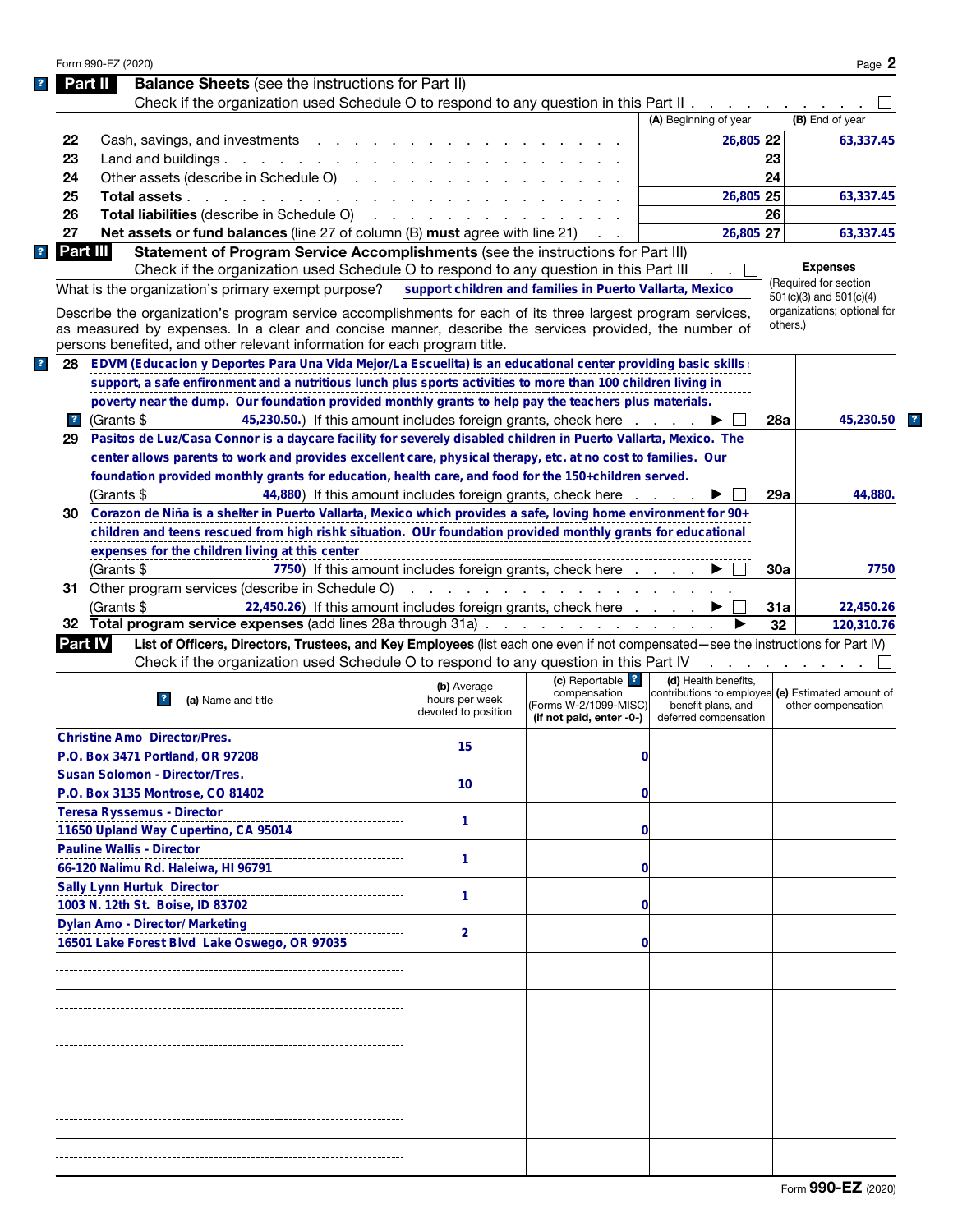|         | Form 990-EZ (2020)                                                                                                                                                                                                                                                                                                                          |                 |            | Page 3             |
|---------|---------------------------------------------------------------------------------------------------------------------------------------------------------------------------------------------------------------------------------------------------------------------------------------------------------------------------------------------|-----------------|------------|--------------------|
| Part V  | Other Information (Note the Schedule A and personal benefit contract statement requirements in the<br>instructions for Part V.) Check if the organization used Schedule O to respond to any question in this Part V                                                                                                                         |                 |            |                    |
|         |                                                                                                                                                                                                                                                                                                                                             |                 | <b>Yes</b> | $\mathsf{L}$<br>No |
| 33      | Did the organization engage in any significant activity not previously reported to the IRS? If "Yes," provide a<br>detailed description of each activity in Schedule O<br>and a straightful contract and a straight                                                                                                                         | 33              |            | V                  |
| 34      | Were any significant changes made to the organizing or governing documents? If "Yes," attach a conformed<br>copy of the amended documents if they reflect a change to the organization's name. Otherwise, explain the<br>change on Schedule O. See instructions<br>$\mathbf{r}$                                                             | 34              |            | V                  |
| 35а     | Did the organization have unrelated business gross income of \$1,000 or more during the year from business<br>activities (such as those reported on lines 2, 6a, and 7a, among others)?                                                                                                                                                     | 35a             |            |                    |
| b<br>C  | If "Yes" to line 35a, has the organization filed a Form 990-T for the year? If "No," provide an explanation in Schedule O<br>Was the organization a section 501(c)(4), 501(c)(5), or 501(c)(6) organization subject to section 6033(e) notice,                                                                                              | 35b             |            | ✓                  |
| 36      | reporting, and proxy tax requirements during the year? If "Yes," complete Schedule C, Part III<br>Did the organization undergo a liquidation, dissolution, termination, or significant disposition of net assets                                                                                                                            | 35c             |            | V                  |
| 37a     | during the year? If "Yes," complete applicable parts of Schedule N<br>Enter amount of political expenditures, direct or indirect, as described in the instructions $\blacktriangleright$   37a                                                                                                                                              | 36              |            |                    |
| b       | Did the organization file Form 1120-POL for this year?.<br>the second contract of the second contract of the second                                                                                                                                                                                                                         | 37b             |            | V                  |
| 38a     | Did the organization borrow from, or make any loans to, any officer, director, trustee, or key employee; or were<br>any such loans made in a prior year and still outstanding at the end of the tax year covered by this return?                                                                                                            | 38a             |            | V                  |
| b<br>39 | If "Yes," complete Schedule L, Part II, and enter the total amount involved<br>38b<br>Section 501(c)(7) organizations. Enter:                                                                                                                                                                                                               |                 |            |                    |
| a       | Initiation fees and capital contributions included on line 9<br>39a                                                                                                                                                                                                                                                                         |                 |            |                    |
| b       | Gross receipts, included on line 9, for public use of club facilities<br>39 <sub>b</sub><br>and a state of the state of the                                                                                                                                                                                                                 |                 |            |                    |
| 40a     | Section 501(c)(3) organizations. Enter amount of tax imposed on the organization during the year under:<br>section 4911 $\blacktriangleright$<br>: section 4912 $\blacktriangleright$<br>: section 4955 $\blacktriangleright$                                                                                                               |                 |            |                    |
| b       | Section 501(c)(3), 501(c)(4), and 501(c)(29) organizations. Did the organization engage in any section 4958<br>excess benefit transaction during the year, or did it engage in an excess benefit transaction in a prior year<br>that has not been reported on any of its prior Forms 990 or 990-EZ? If "Yes," complete Schedule L, Part I   | 40 <sub>b</sub> |            | V                  |
| c       | Section 501(c)(3), 501(c)(4), and 501(c)(29) organizations. Enter amount of tax imposed<br>on organization managers or disqualified persons during the year under sections 4912,<br>4955, and 4958.<br>the company of the company of the                                                                                                    |                 |            |                    |
| d       | Section 501(c)(3), 501(c)(4), and 501(c)(29) organizations. Enter amount of tax on line<br>40c reimbursed by the organization $\cdots$ $\cdots$ $\cdots$ $\cdots$ $\cdots$                                                                                                                                                                  |                 |            |                    |
| е       | All organizations. At any time during the tax year, was the organization a party to a prohibited tax shelter                                                                                                                                                                                                                                | 40e             |            | V                  |
| 41      | List the states with which a copy of this return is filed $\blacktriangleright$                                                                                                                                                                                                                                                             |                 |            |                    |
|         | $ZIP + 4$<br>Located at $\blacktriangleright$                                                                                                                                                                                                                                                                                               |                 |            |                    |
| b       | a financial account in a foreign country (such as a bank account, securities account, or other financial account)?<br>If "Yes," enter the name of the foreign country ▶                                                                                                                                                                     | 42 <sub>b</sub> | Yes        | No<br>V            |
|         | See the instructions for exceptions and filing requirements for FinCEN Form 114, Report of Foreign Bank and<br>Financial Accounts (FBAR).                                                                                                                                                                                                   |                 |            |                    |
| C       | At any time during the calendar year, did the organization maintain an office outside the United States?<br>If "Yes," enter the name of the foreign country ▶                                                                                                                                                                               | 42c             |            | V                  |
| 43      | Section 4947(a)(1) nonexempt charitable trusts filing Form 990-EZ in lieu of Form 1041-Check here.<br>and enter the amount of tax-exempt interest received or accrued during the tax year $\ldots$<br>43                                                                                                                                    |                 |            |                    |
| 44а     | Did the organization maintain any donor advised funds during the year? If "Yes," Form 990 must be                                                                                                                                                                                                                                           | 44a             | <b>Yes</b> | No<br>V            |
| b       | Did the organization operate one or more hospital facilities during the year? If "Yes," Form 990 must be                                                                                                                                                                                                                                    |                 |            |                    |
|         | completed instead of Form 990-EZ<br>the contract of the contract of the contract of the contract of the contract of the contract of<br>Did the organization receive any payments for indoor tanning services during the year?                                                                                                               | 44b<br>44c      |            |                    |
| c<br>d  | If "Yes" to line 44c, has the organization filed a Form 720 to report these payments? If "No," provide an<br>explanation in Schedule O response to the contract of the contract of the contract of the contract of the contract of the contract of the contract of the contract of the contract of the contract of the contract of the cont |                 |            |                    |
| 45а     | Did the organization have a controlled entity within the meaning of section 512(b)(13)?                                                                                                                                                                                                                                                     | 44d<br>45a      |            |                    |
| b       | Did the organization receive any payment from or engage in any transaction with a controlled entity within the<br>meaning of section 512(b)(13)? If "Yes," Form 990 and Schedule R may need to be completed instead of                                                                                                                      |                 |            |                    |
|         |                                                                                                                                                                                                                                                                                                                                             | 45b             |            | V                  |

|  |  |  | Form 990-EZ (2020) |
|--|--|--|--------------------|
|--|--|--|--------------------|